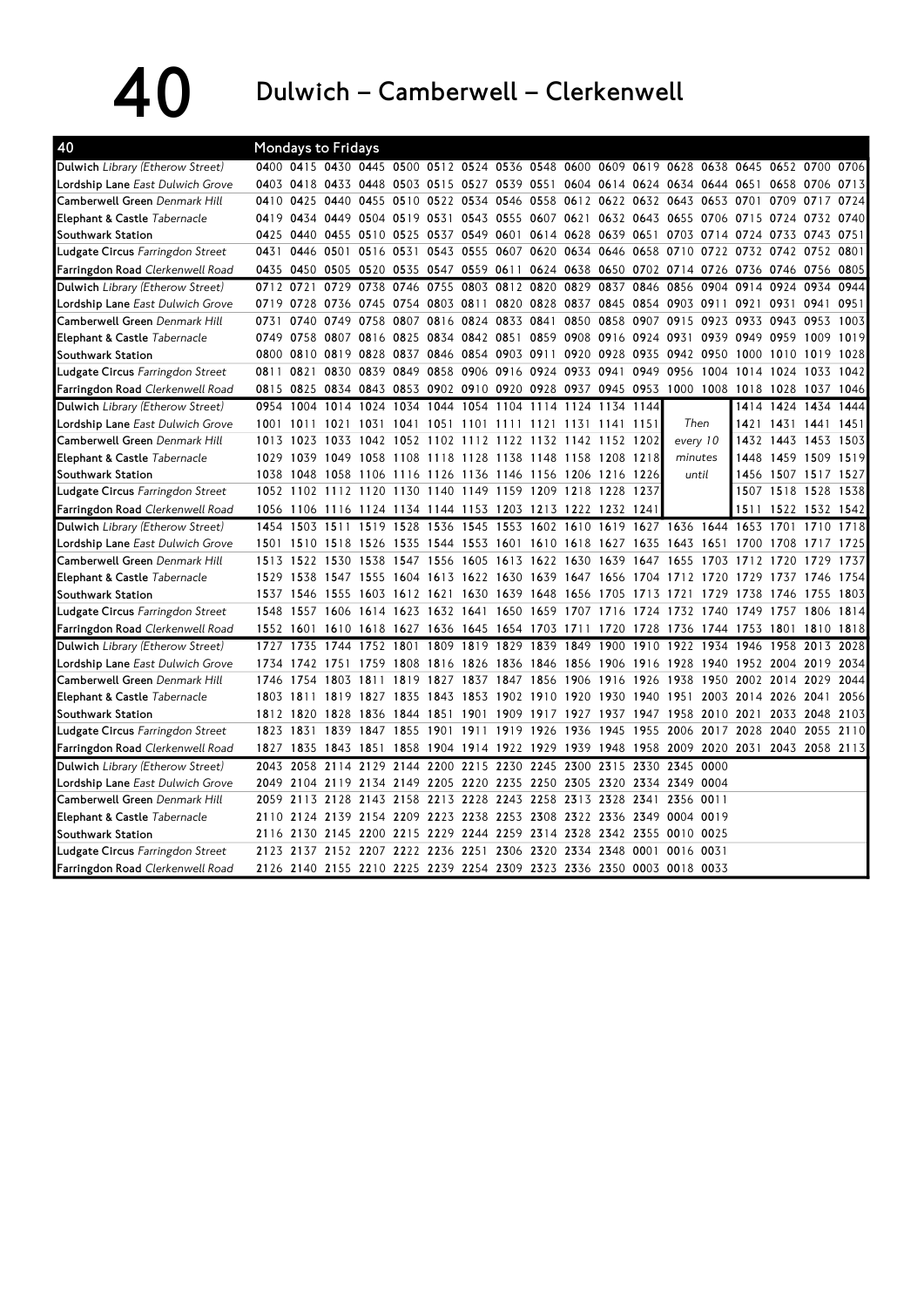| 40                                                                       |      |           |                     | Saturdays (also Good Friday)            |                |                |          |                     |                                                                                 |           |                     |           |                                    |         |                |                                                                                           |                |      |
|--------------------------------------------------------------------------|------|-----------|---------------------|-----------------------------------------|----------------|----------------|----------|---------------------|---------------------------------------------------------------------------------|-----------|---------------------|-----------|------------------------------------|---------|----------------|-------------------------------------------------------------------------------------------|----------------|------|
| Dulwich Library (Etherow Street)                                         |      |           |                     |                                         |                |                |          |                     |                                                                                 |           |                     |           |                                    |         |                | 0400 0430 0500 0520 0540 0600 0615 0630 0645 0700 0715 0730 0745 0757 0809 0821 0831 0841 |                |      |
| <b>Lordship Lane</b> East Dulwich Grove                                  |      | 0403 0433 |                     |                                         |                |                |          |                     |                                                                                 |           |                     |           |                                    |         |                | 0503 0523 0543 0603 0619 0634 0649 0704 0719 0735 0750 0802 0814 0826 0836                |                | 0846 |
| Camberwell Green Denmark Hill                                            |      | 0410 0440 |                     | 0510 0530 0550 0611                     |                |                |          | 0627 0642 0657      |                                                                                 | 0712 0727 |                     | 0743      | 0758                               |         |                | 0810 0822 0834 0845                                                                       |                | 0855 |
| <b>Elephant &amp; Castle</b> Tabernacle                                  |      | 0418 0448 | 0518                | 0538 0558 0619                          |                |                |          | 0635 0650 0705      |                                                                                 | 0721      | 0737                | 0754      | 0809                               | 0821    | 0833 0846      |                                                                                           | 0857           | 0907 |
| Southwark Station                                                        |      | 0423 0453 |                     | 0523 0543 0604 0625                     |                |                | 0641     | 0656 0711           |                                                                                 |           | 0727 0744           | 0801      | 0816                               |         | 0828 0840 0853 |                                                                                           | 0904 0914      |      |
| <b>Ludgate Circus</b> Farringdon Street                                  |      | 0428 0458 |                     |                                         |                |                |          |                     | 0528 0548 0609 0630 0646 0701 0717 0733 0750 0807 0822 0834 0847 0900           |           |                     |           |                                    |         |                |                                                                                           | 0911           | 0921 |
| <b>Farringdon Road</b> Clerkenwell Road                                  |      |           |                     |                                         |                |                |          |                     | 0430 0500 0530 0550 0611 0633 0649 0704 0720 0736 0753 0810 0825                |           |                     |           |                                    |         |                | 0837 0850 0904 0915 0925                                                                  |                |      |
| Dulwich Library (Etherow Street)                                         | 0850 | 0900      | 0909                | 0918                                    | 0927           | 0937           |          | 0946 0956 1005      |                                                                                 |           | 1015 1025 1033      |           | 1043                               | 1053    | 1103 1113      |                                                                                           | 1123           | 1133 |
| <b>Lordship Lane</b> East Dulwich Grove                                  |      | 0855 0905 |                     | 0915 0924                               |                | 0933 0943 0952 |          |                     | 1002 1012 1022 1032 1041                                                        |           |                     |           | 1051                               | 1101    | 1111           |                                                                                           | 1131           | 1141 |
| Camberwell Green Denmark Hill                                            |      | 0904 0914 | 0924                | 0933                                    | 0943           | 0953           | 1002     | 1012 1022           |                                                                                 | 1032 1042 |                     | 1051      | 1101                               | 1112    | 1122           | 1132                                                                                      | 1142           | 1152 |
| <b>Elephant &amp; Castle</b> <i>Tabernacle</i>                           |      | 0917 0927 |                     | 0937 0947                               | 0957           | 1007           | 1017     |                     | 1027 1037 1047 1057 1107 1117 1128                                              |           |                     |           |                                    |         | 1138 1148      |                                                                                           | 1158           | 1208 |
| Southwark Station                                                        |      | 0924 0934 |                     | 0944 0954 1004                          |                |                |          |                     | 1014 1024 1034 1044 1054 1104 1114                                              |           |                     |           | 1124                               | 1135    | 1145 1155      |                                                                                           | 1205           | 1215 |
| <b>Ludgate Circus</b> Farringdon Street                                  | 0931 |           |                     |                                         |                |                |          |                     |                                                                                 |           |                     |           |                                    |         |                | 0942 0952 1002 1012 1022 1032 1042 1052 1102 1113 1123 1133 1144 1154 1204 1215           |                | 1225 |
| <b>Farringdon Road</b> Clerkenwell Road                                  |      |           |                     |                                         |                |                |          |                     |                                                                                 |           |                     |           |                                    |         |                | 0935 0946 0956 1006 1016 1026 1036 1046 1056 1107 1118 1128 1138 1149 1159 1209 1220      |                | 1230 |
| Dulwich Library (Etherow Street)                                         | 1143 |           |                     | 1153 1203 1213 1223                     |                |                |          |                     | 1313 1323                                                                       |           | 1333 1343 1353 1404 |           |                                    |         |                |                                                                                           | 1604 1614 1624 |      |
| <b>Lordship Lane</b> East Dulwich Grove                                  | 1151 |           |                     | 1201 1212 1222 1232                     |                |                | Then     |                     | 1322 1332 1342 1352 1402 1412                                                   |           |                     |           |                                    |         | Then           |                                                                                           | 1612 1622 1632 |      |
| Camberwell Green Denmark Hill                                            |      |           |                     | 1202 1212 1223 1233 1243                |                |                | every 10 |                     | 1333 1343                                                                       | 1353      | 1403 1413           |           | 1423                               |         | every 10       | 1623                                                                                      | 1633 1643      |      |
| <b>Elephant &amp; Castle</b> Tabernacle                                  |      | 1219 1229 |                     | 1240 1250 1300                          |                |                | minutes  |                     | 1350 1400                                                                       |           | 1410 1420 1430      |           | 1440                               | minutes |                | 1640                                                                                      | 1650 1700      |      |
| Southwark Station                                                        |      | 1226 1236 |                     | 1247 1257 1307                          |                |                | until    |                     | 1357 1408                                                                       |           | 1418 1428 1438      |           | 1448                               |         | until          | 1648                                                                                      | 1658 1709      |      |
| Ludgate Circus Farringdon Street                                         |      | 1236 1246 |                     | 1257 1307 1318                          |                |                |          |                     | 1408 1419 1429 1439 1449 1459                                                   |           |                     |           |                                    |         |                |                                                                                           | 1659 1710 1721 |      |
| <b>Farringdon Road</b> Clerkenwell Road                                  | 1241 | 1251      | 1302 1312           |                                         | 1323           |                |          |                     | 1413 1424 1434 1444 1454                                                        |           |                     |           | 1504                               |         |                |                                                                                           | 1704 1715      | 1726 |
| Dulwich Library (Etherow Street)                                         | 1634 | 1644      | 1654                | 1705                                    | 1715           |                |          | 1725 1735 1745 1755 |                                                                                 | 1805      |                     | 1817 1829 | 1841                               |         | 1856 1912 1927 |                                                                                           | 1943           | 1958 |
| <b>Lordship Lane</b> East Dulwich Grove                                  |      | 1642 1652 | 1702                | 1712                                    | 1722           |                |          |                     | 1732 1742 1752 1802 1812 1824 1836 1848                                         |           |                     |           |                                    | 1903    | 1918 1933      |                                                                                           | 1949           | 2004 |
| Camberwell Green Denmark Hill                                            | 1653 | 1703      | 1713                | 1723                                    | 1733           | 1743           | 1753     | 1803 1813           |                                                                                 | 1823      | 1835                | 1847      | 1859                               | 1914    | 1928           | 1943                                                                                      | 1959           | 2014 |
| <b>Elephant &amp; Castle</b> <i>Tabernacle</i>                           |      | 1710 1720 | 1730                | 1740 1750                               |                |                |          | 1800 1810 1819 1829 |                                                                                 |           | 1839 1851 1903      |           | 1915                               | 1929    | 1943 1958      |                                                                                           | 2013 2028      |      |
| Southwark Station                                                        |      | 1719 1729 | 1739                |                                         | 1749 1759      | 1809           | 1819     | 1828 1838           |                                                                                 | 1848      | 1900 1911           |           | 1923                               | 1937    | 1951           | 2006                                                                                      | 2020           | 2035 |
| <b>Ludgate Circus</b> Farringdon Street                                  | 1731 | 1741      | 1751                | 1801                                    | 1811           | 1821           | 1831     | 1840 1850           |                                                                                 | 1900      | 1911                | 1922      | 1934                               | 1948    |                | 2002 2016                                                                                 | 2030           | 2045 |
| Farringdon Road Clerkenwell Road                                         | 1736 | 1746      | 1756                |                                         | 1806 1816 1826 |                |          | 1836 1845 1855      |                                                                                 | 1905      |                     | 1916 1927 | 1939                               | 1953    | 2007 2021      |                                                                                           | 2035 2050      |      |
| Dulwich Library (Etherow Street)                                         | 2014 | 2029      | 2044                | 2100                                    | 2115           | 2130           | 2145     | 2200 2215           |                                                                                 | 2230      | 2245                | 2300      | 2315                               | 2330    | 2345 0000      |                                                                                           |                |      |
|                                                                          |      | 2019 2034 |                     | 2049 2105 2120                          |                | 2135           |          | 2150 2205 2220      |                                                                                 |           |                     |           | 2235 2250 2305 2320 2334 2349 0004 |         |                |                                                                                           |                |      |
| <b>Lordship Lane</b> East Dulwich Grove<br>Camberwell Green Denmark Hill | 2029 | 2044      |                     | 2059 2114                               | 2129           | 2144           | 2159     | 2213 2228           |                                                                                 |           | 2243 2258 2313 2328 |           |                                    | 2341    | 2356 0011      |                                                                                           |                |      |
| <b>Elephant &amp; Castle</b> Tabernacle                                  |      | 2043 2058 |                     |                                         |                |                |          |                     | 2112 2127 2142 2157 2211 2224 2239 2254 2309 2323 2338 2351                     |           |                     |           |                                    |         | 0006 0021      |                                                                                           |                |      |
| Southwark Station                                                        |      | 2050 2105 |                     | 2119 2134 2149 2204 2218 2231 2246      |                |                |          |                     |                                                                                 | 2301      |                     | 2315 2329 | 2344                               |         | 2357 0012 0027 |                                                                                           |                |      |
|                                                                          |      |           |                     |                                         |                |                |          |                     | 2100 2114 2128 2143 2158 2212 2226 2239 2254 2309 2323 2337 2351                |           |                     |           |                                    |         | 0004 0019 0034 |                                                                                           |                |      |
| <b>Ludgate Circus</b> Farringdon Street                                  |      |           |                     |                                         |                |                |          |                     | 2105 2119 2133 2148 2203 2217 2231 2244 2259 2313 2327 2341 2355 0008 0023 0038 |           |                     |           |                                    |         |                |                                                                                           |                |      |
| <b>Farringdon Road</b> Clerkenwell Road                                  |      |           |                     |                                         |                |                |          |                     |                                                                                 |           |                     |           |                                    |         |                |                                                                                           |                |      |
| 40                                                                       |      |           |                     |                                         |                |                |          |                     | Sundays and other Public Holidays (except Christmas Day)                        |           |                     |           |                                    |         |                |                                                                                           |                |      |
| Dulwich Library (Etherow Street)                                         |      | 0400 0430 |                     |                                         |                |                |          |                     | 0500 0530 0600 0620 0640 0700 0720 0740 0800 0815 0830 0845                     |           |                     |           |                                    |         | 0900 0915      |                                                                                           | 0929           | 0944 |
| <b>Lordship Lane</b> East Dulwich Grove                                  |      | 0403 0433 |                     | 0503 0533                               | 0603           | 0623           |          |                     | 0644 0704 0724 0744 0805                                                        |           |                     | 0820 0835 |                                    | 0850    | 0905 0920      |                                                                                           | 0934           | 0949 |
| <b>Camberwell Green</b> Denmark Hill                                     |      |           |                     |                                         |                |                |          |                     |                                                                                 |           |                     |           |                                    |         |                | 0410 0440 0510 0540 0610 0630 0652 0712 0732 0752 0813 0828 0843 0858 0913 0929 0943 0958 |                |      |
| <b>Elephant &amp; Castle</b> Tabernacle                                  |      |           |                     |                                         |                |                |          |                     |                                                                                 |           |                     |           |                                    |         |                | 0419 0449 0519 0549 0620 0640 0702 0722 0742 0802 0824 0839 0854 0910 0925 0941 0956 1011 |                |      |
| Southwark Station                                                        |      |           |                     |                                         |                |                |          |                     |                                                                                 |           |                     |           |                                    |         |                | 0424 0454 0524 0554 0625 0645 0707 0727 0747 0808 0830 0845 0900 0916 0931 0947 1002 1017 |                |      |
| Ludgate Circus Farringdon Street                                         |      |           |                     |                                         |                |                |          |                     |                                                                                 |           |                     |           |                                    |         |                | 0429 0459 0529 0559 0630 0650 0712 0732 0752 0814 0836 0851 0906 0922 0937 0954 1010 1025 |                |      |
| <b>Farringdon Road</b> Clerkenwell Road                                  |      |           |                     |                                         |                |                |          |                     |                                                                                 |           |                     |           |                                    |         |                | 0431 0501 0531 0601 0633 0653 0715 0735 0755 0817 0839 0854 0909 0925 0940 0957 1013 1028 |                |      |
| Dulwich Library (Etherow Street)                                         |      |           | 0958 1012 1026 1040 |                                         |                |                |          | 1155 1210           |                                                                                 |           |                     |           |                                    |         |                | 1540 1555 1610 1625 1640 1655 1710 1725                                                   |                |      |
| <b>Lordship Lane</b> East Dulwich Grove                                  |      |           | 1003 1018 1032 1047 |                                         |                | Then           |          | 1202 1217           |                                                                                 | Then      |                     |           |                                    |         |                | 1547 1602 1617 1632 1646 1701 1716 1731                                                   |                |      |
| Camberwell Green Denmark Hill                                            |      |           | 1012 1027 1042 1057 |                                         |                | every 15       |          | 1212 1228           | every 15                                                                        |           |                     |           |                                    |         |                | 1558 1613 1628 1643 1657 1712 1727 1742                                                   |                |      |
| <b>Elephant &amp; Castle</b> Tabernacle                                  |      |           | 1026 1041 1056 1111 |                                         | minutes        |                |          | 1226 1243           |                                                                                 | minutes   |                     |           |                                    |         |                | 1613 1628 1643 1658 1712 1727 1742 1757                                                   |                |      |
| Southwark Station                                                        |      |           | 1032 1047 1103 1118 |                                         |                | until          |          | 1233 1250           |                                                                                 | until     |                     |           |                                    |         |                | 1620 1635 1650 1705 1719 1734 1749 1804                                                   |                |      |
| Ludgate Circus Farringdon Street                                         |      |           | 1040 1055 1111 1126 |                                         |                |                |          | 1241 1258           |                                                                                 |           |                     |           |                                    |         |                | 1628 1644 1659 1714 1728 1743 1758 1813                                                   |                |      |
| <b>Farringdon Road</b> Clerkenwell Road                                  |      |           | 1043 1059 1115 1130 |                                         |                |                |          | 1245 1302           |                                                                                 |           |                     |           |                                    |         |                | 1632 1648 1703 1718 1732 1747 1802 1817                                                   |                |      |
| Dulwich Library (Etherow Street)                                         |      |           |                     |                                         |                |                |          |                     |                                                                                 |           |                     |           |                                    |         |                | 1740 1755 1810 1826 1841 1856 1911 1926 1941 1957 2013 2028 2043 2058 2113 2129 2144 2159 |                |      |
| Lordship Lane East Dulwich Grove                                         |      |           |                     |                                         |                |                |          |                     |                                                                                 |           |                     |           |                                    |         |                | 1746 1801 1816 1831 1846 1901 1916 1931 1946 2002 2017 2032 2047 2102 2117 2133 2148 2203 |                |      |
| Camberwell Green Denmark Hill                                            |      |           |                     |                                         |                |                |          |                     |                                                                                 |           |                     |           |                                    |         |                | 1757 1811 1826 1841 1856 1911 1926 1941 1956 2011 2026 2041 2056 2111 2126 2141 2156 2211 |                |      |
| Elephant & Castle Tabernacle                                             |      |           |                     |                                         |                |                |          |                     |                                                                                 |           |                     |           |                                    |         |                | 1811 1825 1840 1855 1910 1925 1939 1954 2009 2023 2038 2053 2108 2123 2137 2151 2206 2221 |                |      |
| Southwark Station                                                        |      |           |                     |                                         |                |                |          |                     |                                                                                 |           |                     |           |                                    |         |                | 1818 1831 1846 1901 1916 1931 1945 2000 2015 2029 2044 2059 2114 2129 2143 2157 2212 2227 |                |      |
| <b>Ludgate Circus</b> Farringdon Street                                  |      |           |                     |                                         |                |                |          |                     |                                                                                 |           |                     |           |                                    |         |                | 1827 1840 1855 1910 1925 1939 1953 2008 2022 2036 2051 2106 2120 2135 2149 2203 2218 2233 |                |      |
| <b>Farringdon Road</b> Clerkenwell Road                                  |      |           |                     |                                         |                |                |          |                     |                                                                                 |           |                     |           |                                    |         |                | 1831 1844 1859 1914 1928 1942 1956 2011 2025 2039 2054 2108 2122 2137 2151 2205 2220 2235 |                |      |
| Dulwich Library (Etherow Street)                                         |      |           |                     | 2214 2229 2244 2300 2315 2330 2345 0000 |                |                |          |                     |                                                                                 |           |                     |           |                                    |         |                |                                                                                           |                |      |
| <b>Lordship Lane</b> East Dulwich Grove                                  |      |           |                     | 2218 2233 2248 2304 2319 2334 2349 0004 |                |                |          |                     |                                                                                 |           |                     |           |                                    |         |                |                                                                                           |                |      |
| Camberwell Green Denmark Hill                                            |      |           |                     | 2226 2241 2256 2311 2326 2341 2356 0011 |                |                |          |                     |                                                                                 |           |                     |           |                                    |         |                |                                                                                           |                |      |
| <b>Elephant &amp; Castle</b> Tabernacle                                  |      |           |                     | 2236 2251 2306 2320 2335 2349 0004 0019 |                |                |          |                     |                                                                                 |           |                     |           |                                    |         |                |                                                                                           |                |      |
| Southwark Station                                                        |      |           |                     | 2242 2257 2312 2326 2341 2355 0010 0025 |                |                |          |                     |                                                                                 |           |                     |           |                                    |         |                |                                                                                           |                |      |
| Ludgate Circus Farringdon Street                                         |      |           |                     | 2248 2303 2318 2332 2347 0001 0016 0031 |                |                |          |                     |                                                                                 |           |                     |           |                                    |         |                |                                                                                           |                |      |
| Farringdon Road Clerkenwell Road                                         |      |           |                     | 2250 2305 2320 2334 2349 0003 0018 0033 |                |                |          |                     |                                                                                 |           |                     |           |                                    |         |                |                                                                                           |                |      |

Operated by London Central **www.londonbusroutes.net** 8.11.21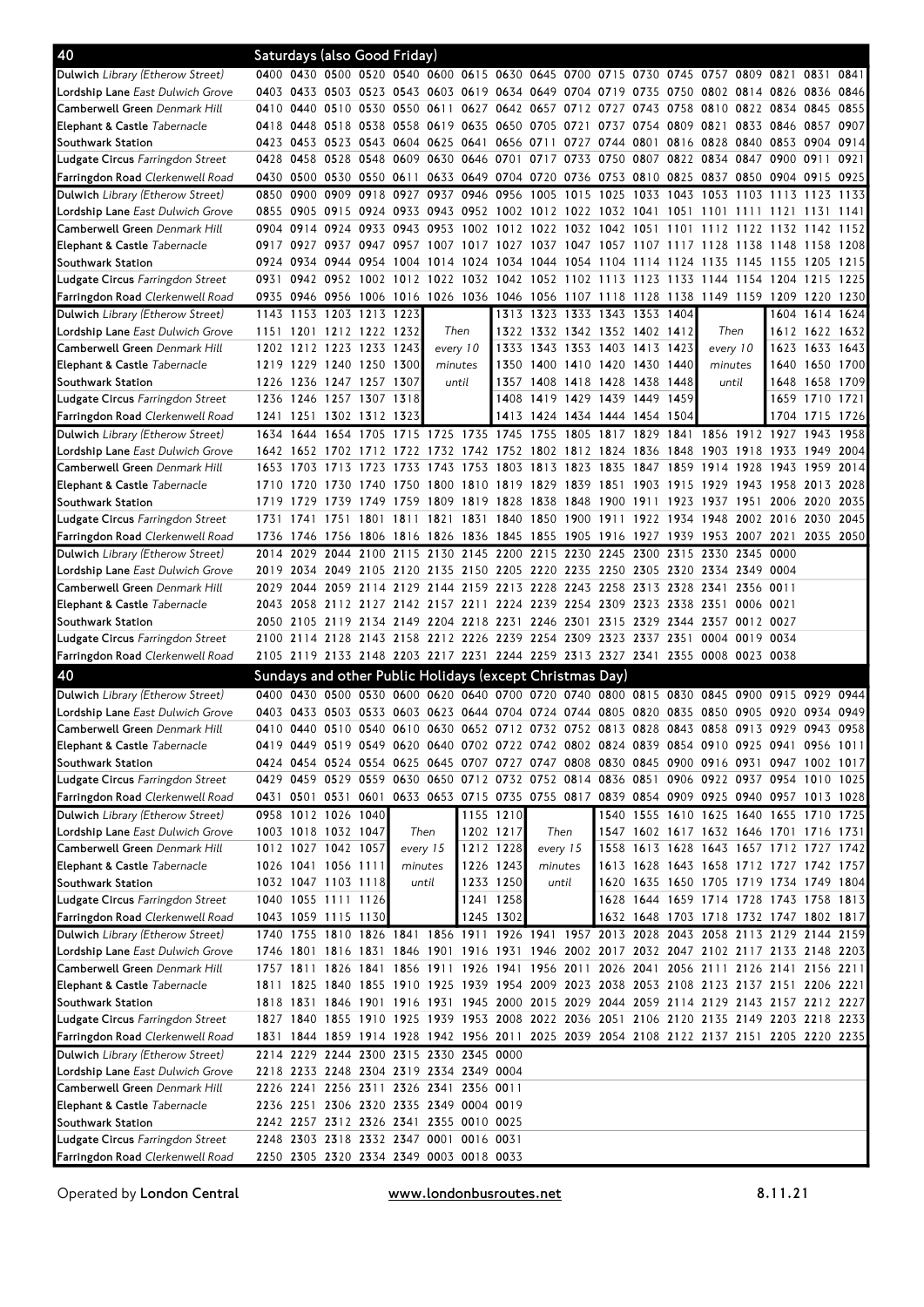40 Clerkenwell – Camberwell – Dulwich

| 40                                      |           | Mondays to Fridays                                                                   |                                                             |                                              |                          |                          |                |           |                                         |                |      |                                                                  |                |                          |                |                     |      |
|-----------------------------------------|-----------|--------------------------------------------------------------------------------------|-------------------------------------------------------------|----------------------------------------------|--------------------------|--------------------------|----------------|-----------|-----------------------------------------|----------------|------|------------------------------------------------------------------|----------------|--------------------------|----------------|---------------------|------|
| Farringdon Road Clerkenwell Road        |           | 0430 0445 0500 0515 0530 0545 0600 0612 0624 0634 0644 0653 0700 0709 0717 0726      |                                                             |                                              |                          |                          |                |           |                                         |                |      |                                                                  |                |                          |                | 0734 0743           |      |
| Ludgate Circus Farringdon Street        |           | 0434 0449 0504 0519 0534 0549 0604 0616 0628 0638 0648 0658 0705 0714 0722 0731 0740 |                                                             |                                              |                          |                          |                |           |                                         |                |      |                                                                  |                |                          |                |                     | 0749 |
| Southwark Station                       | 0440      | 0455                                                                                 | 0510 0525                                                   | 0540                                         | 0555 0610 0622 0635      |                          |                |           | 0645 0655 0706                          |                |      | 0713                                                             | 0722           | 0730 0739                |                | 0748                | 0757 |
| Elephant & Castle Tabernacle            |           | 0446 0501 0516 0531 0546                                                             |                                                             |                                              |                          |                          |                |           |                                         |                |      | 0601 0617 0629 0642 0652 0703 0714 0722 0731 0739 0748           |                |                          |                | 0757 0806           |      |
| Camberwell Green Denmark Hill           | 0454      | 0509 0524 0539 0554 0609 0626 0638 0651                                              |                                                             |                                              |                          |                          |                |           |                                         | 0703 0715 0726 |      | 0734 0744                                                        |                | 0752 0801                |                | 0810                | 0819 |
| <b>Lordship Lane</b> East Dulwich Grove |           | 0502 0517                                                                            | 0532 0547                                                   | 0602                                         | 0617 0635                |                          | 0647 0701      |           | 0714 0726 0738                          |                |      | 0746                                                             | 0756           | 0804 0813                |                | 0822                | 0831 |
| Dulwich Library                         | 0505      | 0520                                                                                 | 0535 0550 0605                                              |                                              | 0621                     | 0639 0651                |                | 0705      |                                         |                |      | 0718 0731 0743 0751 0801                                         |                |                          | 0809 0818 0827 |                     | 0836 |
| Farringdon Road Clerkenwell Road        | 0751      | 0759<br>0807                                                                         |                                                             | 0815 0824                                    | 0832 0841                |                          | 0849           | 0858      |                                         | 0906 0916 0926 |      |                                                                  |                |                          | 1116 1126      | 1136                | 1146 |
| Ludgate Circus Farringdon Street        | 0757      | 0805                                                                                 | 0814 0822 0831                                              |                                              |                          | 0839 0848 0856 0905      |                |           | 0914 0924 0935                          |                |      |                                                                  | Then           |                          | 1125 1135 1144 |                     | 1154 |
| Southwark Station                       | 0805      | 0814                                                                                 | 0823 0831                                                   |                                              | 0840 0848 0857 0905 0914 |                          |                |           |                                         | 0923 0933 0943 |      | every 10                                                         |                |                          | 1133 1143 1153 |                     | 1203 |
| Elephant & Castle Tabernacle            |           | 0814 0823 0832 0840 0849 0857 0906 0914 0923 0932 0942 0952                          |                                                             |                                              |                          |                          |                |           |                                         |                |      | minutes                                                          |                |                          |                | 1142 1152 1202 1212 |      |
| Camberwell Green Denmark Hill           | 0827      | 0836                                                                                 | 0845 0853 0902 0910 0919 0927 0936                          |                                              |                          |                          |                |           | 0945 0955 1005                          |                |      | until                                                            |                |                          | 1155 1205 1215 |                     | 1225 |
| Lordship Lane East Dulwich Grove        | 0839      | 0848                                                                                 | 0857 0905 0914                                              |                                              | 0922 0931                |                          | 0939 0948      |           | 0957 1007                               |                | 1017 |                                                                  |                |                          | 1207 1218 1228 |                     | 1238 |
| Dulwich Library                         | 0844      | 0853 0902 0910 0919                                                                  |                                                             |                                              |                          |                          |                |           | 0927 0936 0944 0953 1002 1012 1022      |                |      |                                                                  |                |                          | 1212 1223 1233 |                     | 1243 |
| Farringdon Road Clerkenwell Road        | 1156      |                                                                                      | 1316                                                        | 1326                                         | 1336                     | 1346                     | 1356           | 1406      | 1416                                    |                |      | 1426 1436 1446 1456 1506 1515                                    |                |                          |                | 1523                | 1532 |
| Ludgate Circus Farringdon Street        | 1204      | Then                                                                                 | 1324                                                        |                                              |                          |                          |                |           | 1334 1343 1353 1403 1413 1423 1433 1443 |                |      | 1453 1503 1513 1522 1530                                         |                |                          |                |                     | 1539 |
| Southwark Station                       | 1213      | every 10                                                                             | 1333                                                        | 1343                                         | 1352 1402                |                          | 1412 1422      |           | 1432 1442 1452 1502                     |                |      |                                                                  | 1512           | 1522 1531                |                | 1539                | 1548 |
| Elephant & Castle Tabernacle            | 1222      | minutes                                                                              | 1342                                                        | 1352 1401                                    |                          |                          |                |           |                                         |                |      | 1411 1421 1431 1442 1452 1502 1512 1522 1532 1541 1549           |                |                          |                |                     | 1558 |
| Camberwell Green Denmark Hill           | 1235      | until                                                                                | 1355                                                        | 1406                                         |                          |                          |                |           |                                         |                |      | 1416 1426 1436 1446 1457 1507 1517 1527 1537 1547 1556           |                |                          |                | 1604 1613           |      |
| Lordship Lane East Dulwich Grove        | 1248      |                                                                                      | 1408                                                        |                                              |                          |                          |                |           |                                         |                |      | 1419 1429 1439 1449 1500 1511 1521 1531 1541 1551 1602 1611      |                |                          |                | 1619                | 1628 |
| Dulwich Library                         | 1253      |                                                                                      | 1413                                                        |                                              |                          |                          |                |           |                                         |                |      | 1424 1434 1444 1454 1506 1517 1527 1537 1547 1557 1608 1617 1625 |                |                          |                |                     | 1634 |
| Farringdon Road Clerkenwell Road        | 1540 1549 | 1557                                                                                 | 1606                                                        | 1614                                         | 1623                     | 1631                     | 1640           | 1648      | 1657                                    | 1705           |      | 1714 1722                                                        | 1731           | 1739 1748                |                | 1756                | 1804 |
| Ludgate Circus Farringdon Street        |           | 1547 1556                                                                            | 1605 1614 1622 1631 1639 1648 1656                          |                                              |                          |                          |                |           | 1705 1713 1722                          |                |      | 1730                                                             | 1739           | 1747 1756                |                | 1804                | 1812 |
| Southwark Station                       | 1556      | 1605<br>1614                                                                         | 1623                                                        | 1631                                         | 1640                     | 1648                     | 1657           | 1705      | 1714                                    | 1722           | 1731 | 1739                                                             | 1748           | 1756                     | 1805           | 1813                | 1821 |
| <b>Elephant &amp; Castle Tabernacle</b> | 1607 1616 |                                                                                      | 1625 1634                                                   | 1643                                         | 1652 1700 1709           |                          |                | 1717      | 1726                                    | 1734 1743      |      | 1751                                                             | 1800           | 1808 1816                |                | 1824                | 1832 |
| Camberwell Green Denmark Hill           | 1622      | 1631                                                                                 | 1640 1649                                                   | 1658                                         |                          | 1707 1715 1724 1732      |                |           | 1741 1749 1758                          |                |      |                                                                  |                | 1806 1814 1822 1830      |                | 1838                | 1846 |
| Lordship Lane East Dulwich Grove        | 1637 1646 |                                                                                      | 1655 1704 1713 1722 1730 1739 1747 1756 1804 1813 1820 1828 |                                              |                          |                          |                |           |                                         |                |      |                                                                  |                | 1836 1844 1852 1900      |                |                     |      |
| Dulwich Library                         |           | 1643 1652 1701                                                                       |                                                             | 1710 1719 1728 1736 1745 1753 1802 1810 1819 |                          |                          |                |           |                                         |                |      | 1826 1833 1841 1849                                              |                |                          |                | 1857                | 1905 |
| Farringdon Road Clerkenwell Road        | 1812 1821 | 1829                                                                                 | 1838                                                        | 1846                                         | 1855                     |                          | 1903 1912 1922 |           | 1932 1942                               |                |      | 1952 2002                                                        | 2014           | 2026 2038                |                | 2050                | 2105 |
| Ludgate Circus Farringdon Street        | 1820      | 1829                                                                                 | 1837 1846 1854 1903 1910 1919 1929 1938 1948 1958           |                                              |                          |                          |                |           |                                         |                |      | 2007 2019                                                        |                | 2031 2043                |                | 2055                | 2110 |
| Southwark Station                       | 1829      | 1838<br>1846                                                                         | 1855                                                        | 1903                                         |                          | 1912 1919 1928 1938      |                |           | 1947                                    | 1957           | 2006 | 2015                                                             | 2027           | 2039 2051                |                | 2103                | 2118 |
| <b>Elephant &amp; Castle Tabernacle</b> | 1840      | 1849                                                                                 | 1857 1905                                                   | 1913                                         |                          | 1922 1928 1937 1947 1956 |                |           |                                         | 2005 2014      |      | 2023                                                             | 2035           | 2047 2059                |                | 2111                | 2126 |
| Camberwell Green Denmark Hill           | 1854      | 1903<br>1910                                                                         | 1918                                                        | 1926                                         |                          | 1934 1940 1949 1959      |                |           | 2008 2017 2026                          |                |      | 2035                                                             | 2046           | 2058 2110 2122 2137      |                |                     |      |
| Lordship Lane East Dulwich Grove        | 1907 1916 |                                                                                      | 1923 1931                                                   |                                              | 1939 1947 1953 2002 2011 |                          |                |           |                                         |                |      | 2020 2029 2038 2047 2058 2110 2122 2134                          |                |                          |                |                     | 2148 |
| Dulwich Library                         | 1912 1921 | 1928                                                                                 | 1936                                                        | 1944                                         | 1952 1958                |                          | 2007           | 2016 2025 |                                         | 2034           | 2042 | 2051                                                             |                | 2102 2114 2126 2138 2152 |                |                     |      |
| Farringdon Road Clerkenwell Road        | 2120      | 2135<br>2150                                                                         | 2205                                                        | 2220                                         | 2235                     | 2250                     | 2305           | 2320      | 2335                                    | 2350           | 0005 | 0020                                                             | 0035           | 0050                     |                |                     |      |
| Ludgate Circus Farringdon Street        | 2125      | 2140<br>2155                                                                         | 2210 2225                                                   |                                              |                          |                          |                |           | 2240 2255 2309 2324 2339 2354 0009      |                |      | 0024 0039                                                        |                | 0054                     |                |                     |      |
| Southwark Station                       | 2133 2148 |                                                                                      | 2203 2218 2233 2248 2303 2316 2331                          |                                              |                          |                          |                |           |                                         | 2346 0000 0015 |      | 0030 0045 0100                                                   |                |                          |                |                     |      |
| Elephant & Castle Tabernacle            |           | 2141 2156 2211                                                                       |                                                             | 2226 2241 2256 2310 2323 2338 2353 0007 0022 |                          |                          |                |           |                                         |                |      | 0037 0052 0107                                                   |                |                          |                |                     |      |
| Camberwell Green Denmark Hill           |           | 2152 2207 2222 2236 2251                                                             |                                                             |                                              |                          |                          |                |           | 2306 2319 2332 2347 0002 0016 0031      |                |      |                                                                  | 0046 0101 0116 |                          |                |                     |      |
| Lordship Lane East Dulwich Grove        |           | 2203 2218 2233 2246 2301                                                             |                                                             |                                              |                          | 2316 2329 2342 2356 0011 |                |           |                                         | 0025 0040      |      |                                                                  | 0055 0110 0125 |                          |                |                     |      |
| Dulwich Library                         |           | 2207 2222 2237 2250 2305 2319 2332 2345 2359 0014 0028 0043 0058 0113 0128           |                                                             |                                              |                          |                          |                |           |                                         |                |      |                                                                  |                |                          |                |                     |      |